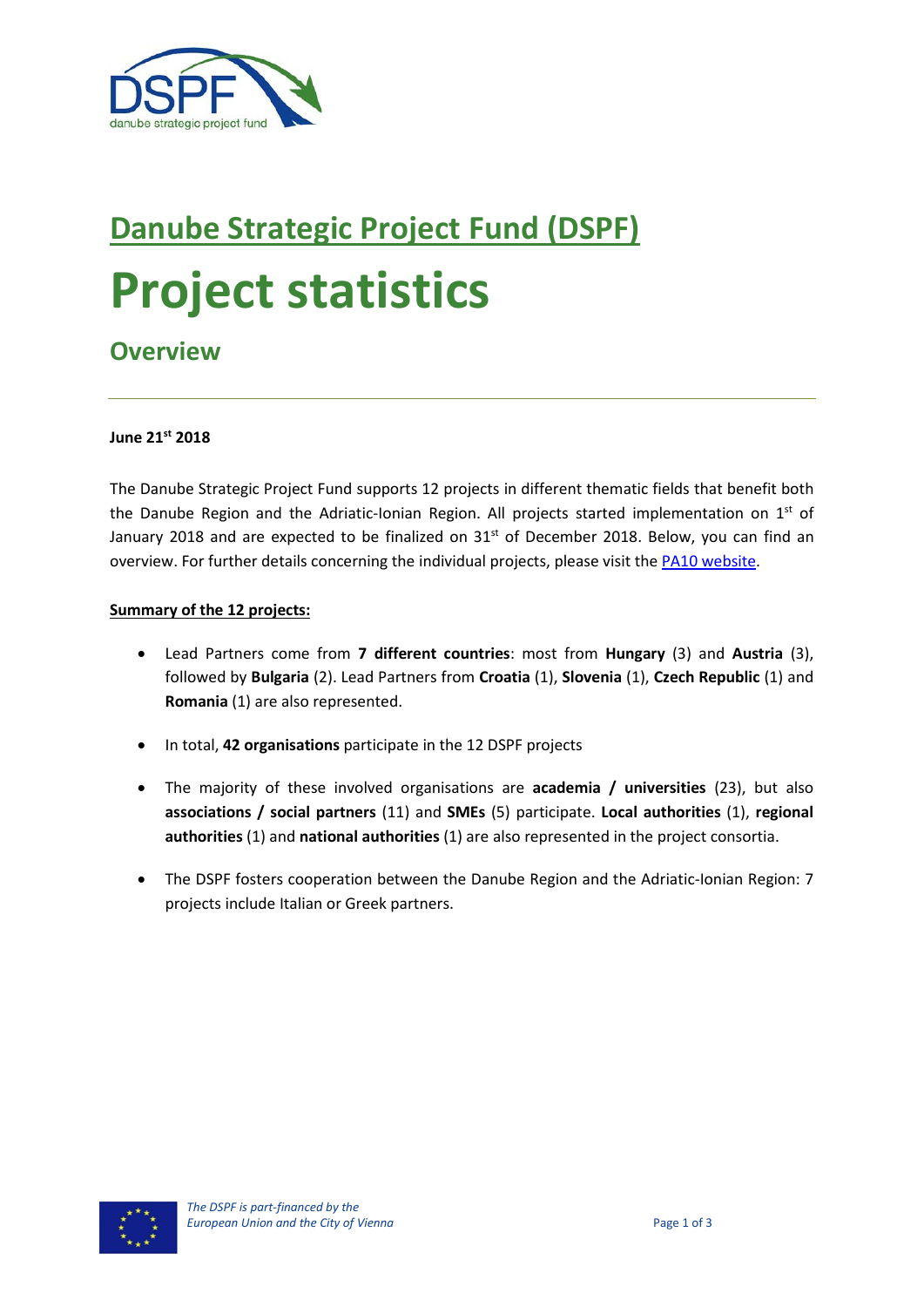

|                 | <b>DSPF Project title</b>                                                                                                                | <b>Acronym</b>          | <b>Lead Partner (LP)</b>                                                                                            | <b>Country LP</b> | <b>Supporting</b><br>PAC |
|-----------------|------------------------------------------------------------------------------------------------------------------------------------------|-------------------------|---------------------------------------------------------------------------------------------------------------------|-------------------|--------------------------|
| 01              | Initial Research and Design<br>for COSEERAIL                                                                                             | <b>initCOSEERAIL</b>    | Vienna University of<br>Technology                                                                                  | Austria           | PA1 <sub>b</sub>         |
| 02 <sub>2</sub> | The Bridge - Preparatory<br>action to foster<br>cooperation among<br>Danube linked art and<br>culture initiatives                        | <b>The Bridge</b>       | Kultúrkombinát Ltd.                                                                                                 | Hungary           | <b>PA03</b>              |
| 03              | Preparatory project for the<br>programme 'Fighting<br>hazardous substances<br>pollution in the Danube<br><b>River Basin'</b>             | <b>DANUBE-HAZARD</b>    | Vienna University of<br>Technology                                                                                  | Austria           | <b>PA04</b>              |
| 04              | <b>International Postgraduate</b><br><b>Course on Flood</b><br>Management                                                                | <b>InterFloodCourse</b> | National University of<br><b>Public Service</b>                                                                     | Hungary           | <b>PA05</b>              |
| 05              | Developing an E-learning<br>tool for Environmental<br><b>Education for Primary and</b><br>Secondary School in the<br>Lower Danube Region | <b>ELEDAN</b>           | <b>IIDE - Institute for</b><br><b>Integral Development</b><br>and Environment                                       | Slovenia          | <b>PA06</b>              |
| 06              | <b>CONSPIRO - Breathing</b><br>Together                                                                                                  | <b>CONSPIRO</b>         | SCIENCE IN (CZ) Ltd.                                                                                                | Czech<br>Republic | <b>PA06</b>              |
| 07              | Increasing the wellbeing of<br>the population by RObotic<br>and ICT based iNNovative<br>education                                        | <b>RONNI</b>            | Institute of System<br><b>Engineering and Robotics</b><br>(ISER) - Bulgarian<br><b>Academy of Sciences</b><br>(BAS) | <b>Bulgaria</b>   | <b>PA07</b>              |
| 08              | <b>European Early Innovators</b><br><b>Initiative</b>                                                                                    | <b>EEII</b>             | <b>Steinbeis Transfer</b><br>Management Ltd.                                                                        | Romania           | <b>PA08</b>              |
| 09              | Young Farmers: Circles of<br><b>Circular Economy</b>                                                                                     | <b>FarmCircle</b>       | <b>Energy institut Hrvoje</b><br>Pozar                                                                              | Croatia           | <b>PA08</b>              |
| 10              | Inclusive VET - Career<br><b>Guidance and Counselling</b><br>to support access to<br>relevant education and<br>training pathways         | <b>I-VET</b>            | KulturKontakt Austria                                                                                               | Austria           | <b>PA09</b>              |
| 11              | Piloting of Danube and<br><b>Ionian Youth</b><br>Entrepreneurship<br>Acceleration                                                        | <b>DIY-ACCEL</b>        | <b>Business Support Centre</b><br>for Small and Medium<br><b>Enterprises-Ruse</b>                                   | <b>Bulgaria</b>   | <b>PA09</b>              |
| 12              | Youth for cross-border<br>partnership and cohesion<br>of EUSDR and EUSAIR                                                                | SECCo <sub>2</sub>      | <b>Central European Service</b><br>for Cross-border<br><b>Initiatives</b>                                           | Hungary           | <b>PA10</b>              |